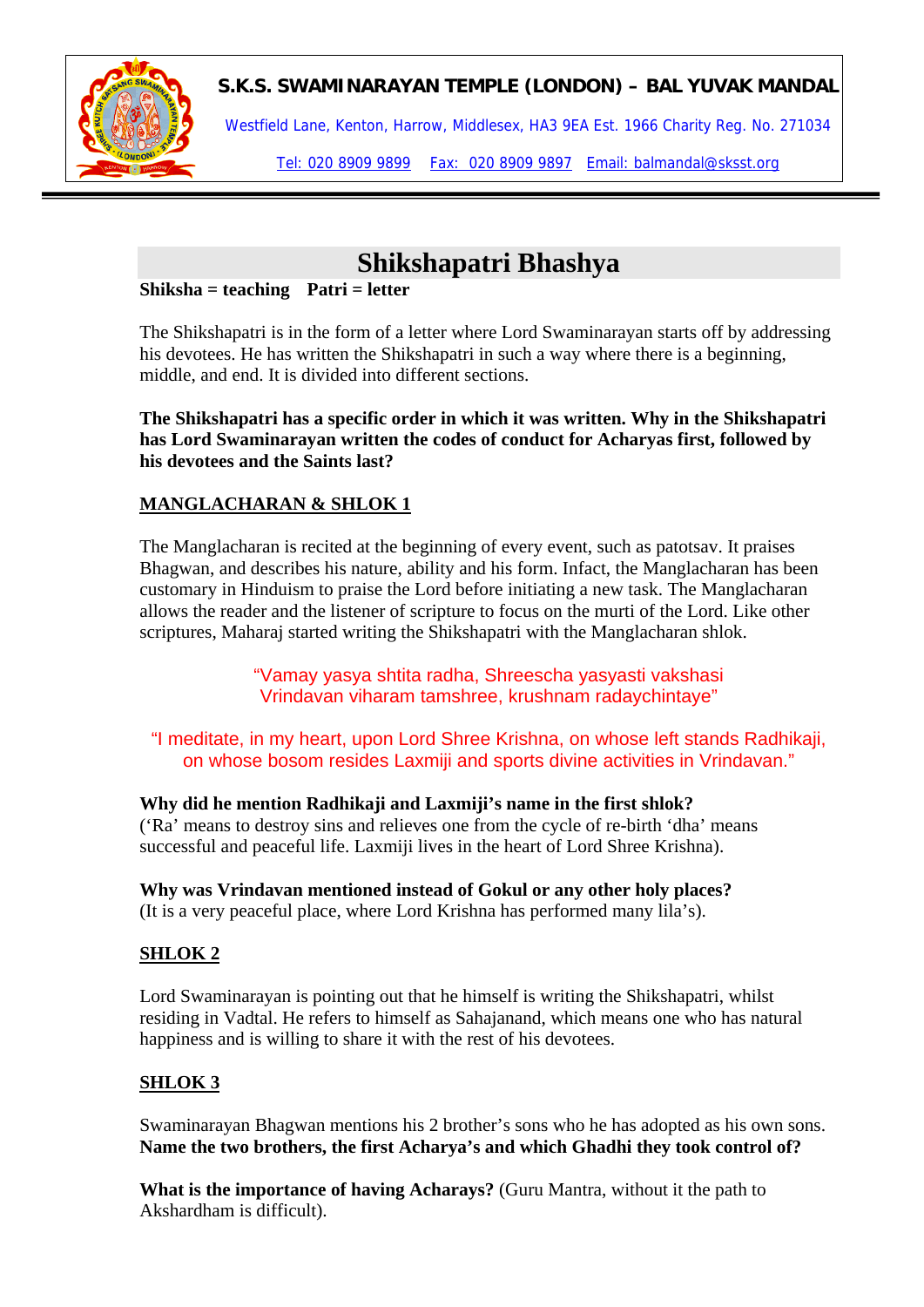

Westfield Lane, Kenton, Harrow, Middlesex, HA3 9EA Est. 1966 Charity Reg. No. 271034

Tel: 020 8909 9899 Fax: 020 8909 9897 Email: balmandal@sksst.org

## **Shikshapatri Bhashya**

## **SHLOK 4**

Lord Swaminarayan mentions Naishtik Bramcharis and Grhasthas. A Naishtik Brahmchari is someone who is a celibate (a person who remains away from sexual relationships) from birth to death. A Naishtik Brahmchari studies and obeys the Vedas and performs thap (austerity), and also seeks supreme knowledge.

Mukundanand is an example given of an ideal Naishtik Bramchari. He is also known as Mulji Bramchari. From a very young age, his wish was to observe absolute celibacy and worship God. His service to Shree Sahajanand was impeccable and his devotion for God was wholehearted.

The second part of this shlok is devoted to Mayaram Bhatt, who is framed as an ideal Grhastha (householder). Mayaram was born in a brahmin family and he was a dedicated servant of the Lord. He often sacrificed his own family duties to fulfil Maharaj's duties.

A Grhastha is a married individual who lives a pious/righteous life by observing the laws of dharma and fulfilling his responsibilities as a householder, family member and a community member. Thus, Grhastha ashram is not all about making money, raising a family and being successful in work. It is more about fusing elements of Dharma and Bhakti in everyday working life.

**NOTE: -** Refer to last week's presentation. What did Mayaram Bhatt do?

### **SHLOK 5**

In this shlok, Swaminarayan Bhagwan refers to all the female devotees (sadhva stree female devotee and vidhva stree – widowed devotees).

#### **Why has he not named any specific female devotees?**

#### **Can you name any great female devotees of the past?**

Finally he has addressed the tyagi's. The Lord has mentioned Sadhus, such as Muktanand. He chose Muktanand because he was intellectual and had firm devotion of Maharaj. Although he was one of the elder saints, he had great respect for fellow young and old Sadhus.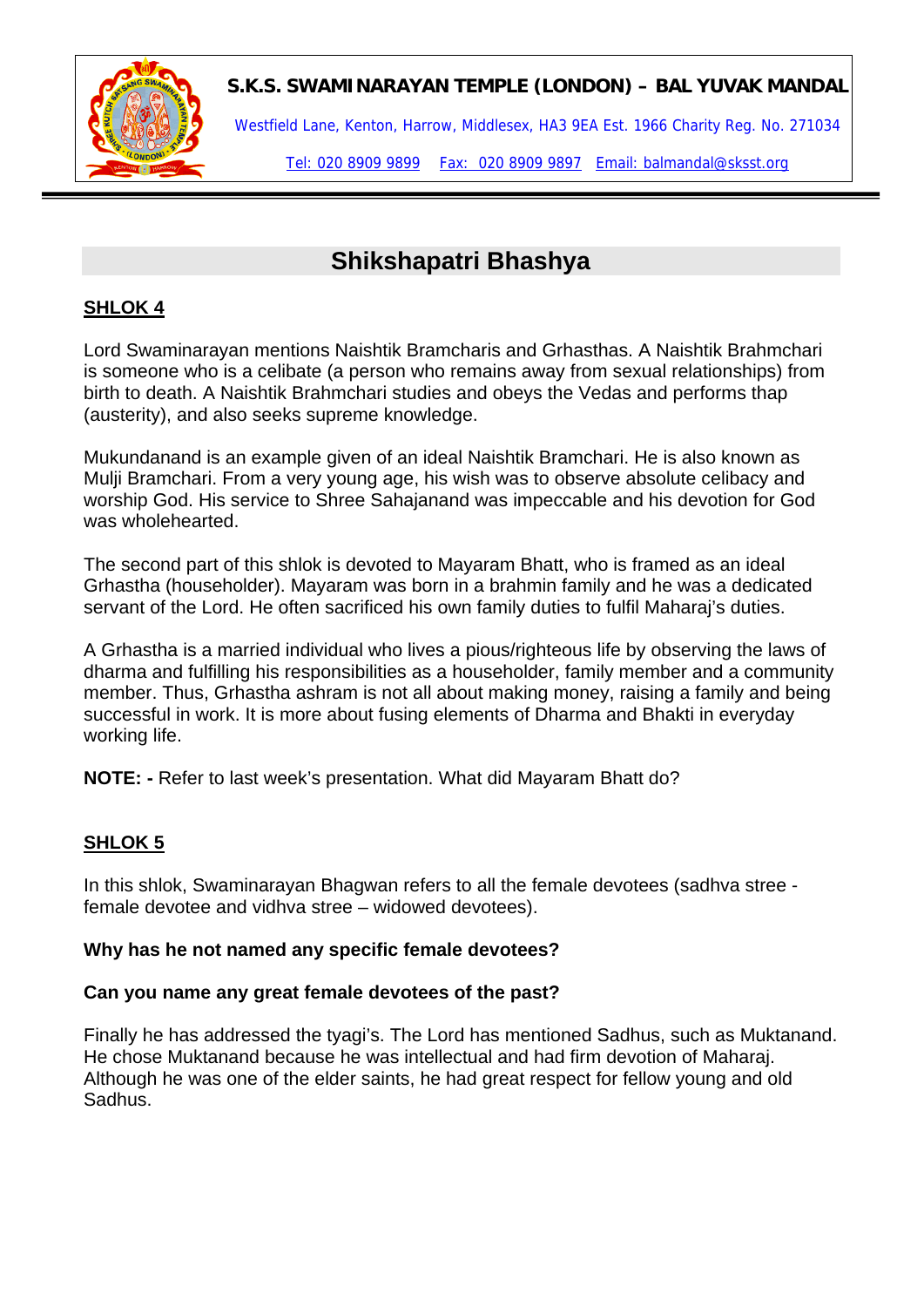

Westfield Lane, Kenton, Harrow, Middlesex, HA3 9EA Est. 1966 Charity Reg. No. 271034 Tel: 020 8909 9899 Fax: 020 8909 9897 Email: balmandal@sksst.org

#### **Mukundanand Brahmchari (Mulji Brahmchari).**

He was born in Machhiyav (Saurashtra). He was known by the name Muljibhai. At a young age he decided he did not want to get married and wanted to be a Brahmchari. His father tried to convince him that in this age of Kaliyug it is very hard to observe the Brahmchari vrat and his father tried to get him married. After all that was said by his father he still decided he did not want to get married, so he left home and went to Loj. In Loj he met Ramanand Swami where he attained diksha and was given the name Mukundanand. After attaining diksha, sometime later he met Lord Swaminarayan and he never left Maharaj's side once meeting him. He was a faithful servant to Maharaj just as Hanuman was to Lord Ram.

Once Maharaj held a sabha in Vadtal, he requested for some water as he was very thirsty. Mukundanand varni jumped from the top floor to the bottom floor, got some water and gave it to Maharaj. Maharaj asked why did you not use the stairs, you will get hurt won't you? Mukundanand replied if I went down the stairs it would have taken time to attend to you and as for getting hurt you are the protector of all so there is no worry in getting hurt. Mukundanand Varni had this sort of sevanishta.

He would remember good while walking, sleeping, eating etc. He would never fail in attending to Maharaj's needs. He observed the absolute eight-fold celibacy.

Maharaj has praised Mukundanada in the Shikshapatri and the Vachnamrut. It says that Mulji is very dear to the Lord and in the Vachanamrut Maharaj says "This Mulji Brahamchari is a Nishkami Bhakta and therefore I find pleasure in accepting his seva. He has excellent qualities which are comparable with even god himself.

#### **Mayaram Bhatt**

He was from Manavadar and was a disciple of Ramanand Swami. He was born into a Brahmin family and displayed famed qualities of his chaste. Mayaram was firmly devoted to Maharaj and would spend his whole day in bhakti and meditation. His worked suffered as a result but he did not care as his devotion to god was so great. Maharaj once came to Manavadar and noticed that all the fields had been ploughed except one. Maharaj came to know the field not ploughed belonged to Mayaram. As Mayaram was in constant meditation he had not done his job. Maharaj decided that we must help him, so he asked the saints and devotees to help and plough the fields. In a short while the whole field was ploughed.

Maharaj often asked Mayaram to deliver important letters when needed, as he would do it quickly. He once delivered a letter from Gadhada to Buranpur and returned in a single night.

The first time he came into contact with Maharaj was when Maharaj came to Loj. Mayaram took Nilkanth varni and Muktanand Swami's letter to Bhuj and bought back a reply from Ramanand Swami. This is the greatness of Mayaram, even though he had worldly responsibilities he still offered devotion to god and obeyed all commands.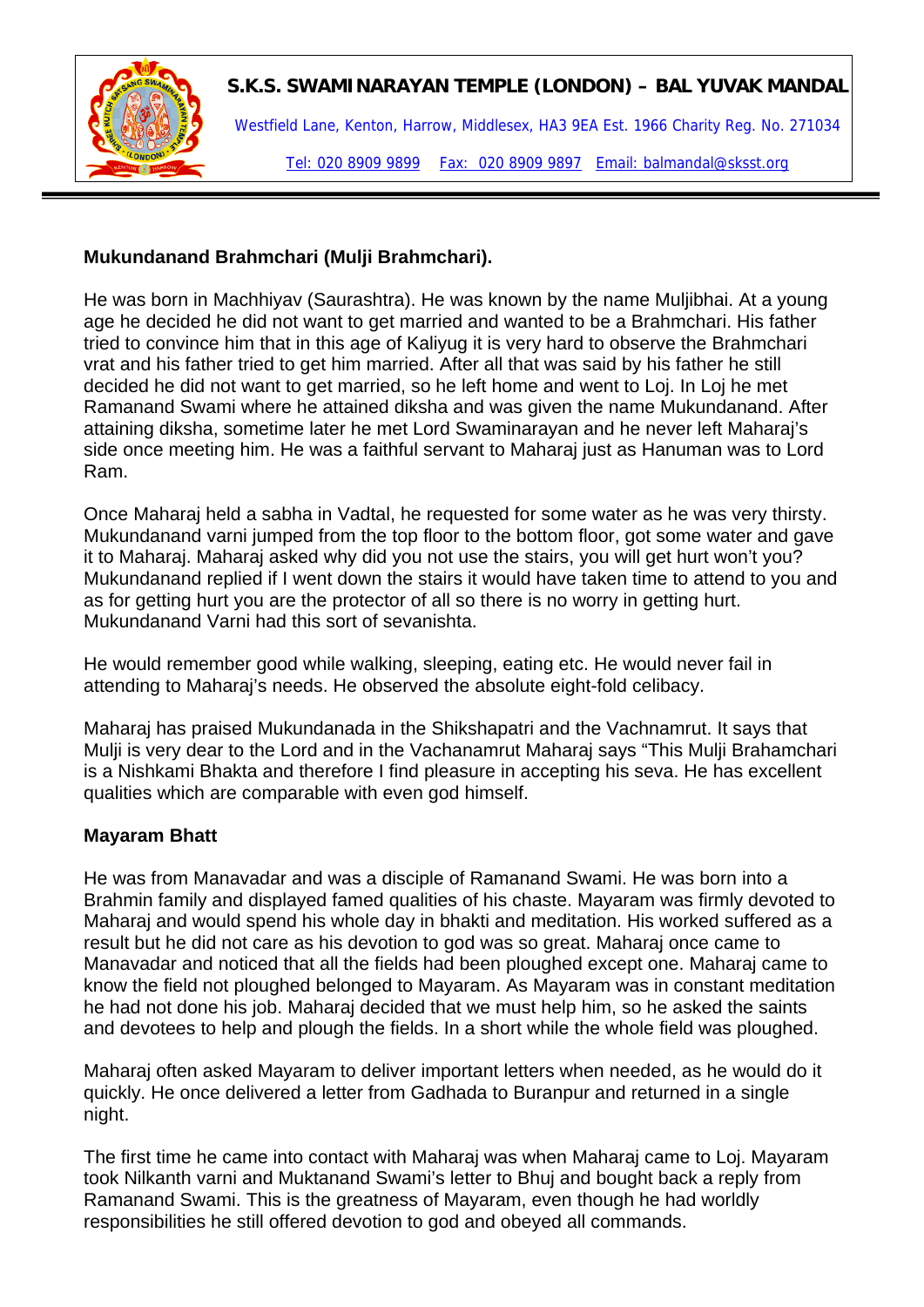

Westfield Lane, Kenton, Harrow, Middlesex, HA3 9EA Est. 1966 Charity Reg. No. 271034

Tel: 020 8909 9899 Fax: 020 8909 9897 Email: balmandal@sksst.org

## **SHIKSHAPATRI BHASHYA**

### **SHLOK 6**

Lord Swaminarayan conveys the fact that he hopes that all his devotees everywhere follow the example set by the great devotees such as Mayaram Bhatt, Muktanand Swami etc. He goes on to state if my devotees follow this Shikshapatri they will get the blessings of Shreeman Narayan.

He invites all to be part of Satsang and obey the laws of dharma. If this is achieved then Shreeman Narayan showers his choicest blessings upon his devotees.

## **SHLOK 7**

This Shikshapatri has been written for the welfare of every soul. It can relieve you from the cycle of birth and re-birth.

*When we buy a device or machine, we are provided with an operation manual which provides us with the information required to ensure its proper use. In the same way this Shikshapatri is a instruction manual for life which guides us to correct living procedures and how to live a successful life.* 

Only if we digest and analyse the Shikshapatri will we truly appreciate the great message given by Lord Swaminarayan.

We have all been fortunate to be born in this life as a human into a satsang family under the guiding hand of Lord Swaminarayan. This is a great chance for us to be released from the cycle of birth and re-birth.

### **RECAP Questions**

- 1. Who is Mayaram Bhatt?
- 2. Who is Mukundanand Brahmchari?
- 3. Whom did Maharaj adopt as his own sons?
- 4. Who is a Naishtik Brahmchari?
- 5. Who is a Grahastha?

### **Nar-Narayan Dev Jayanti - Recap**

- 1. Who were the parents of Nar-Narayan Dev?
- 2. Why was Nar-Narayan Dev born, for what main reason?
- 3. Where is he doing his penance?
- 4. Why is he doing penance?
- 5. Why do we not fast on Nar-Narayan Dev Jayanti?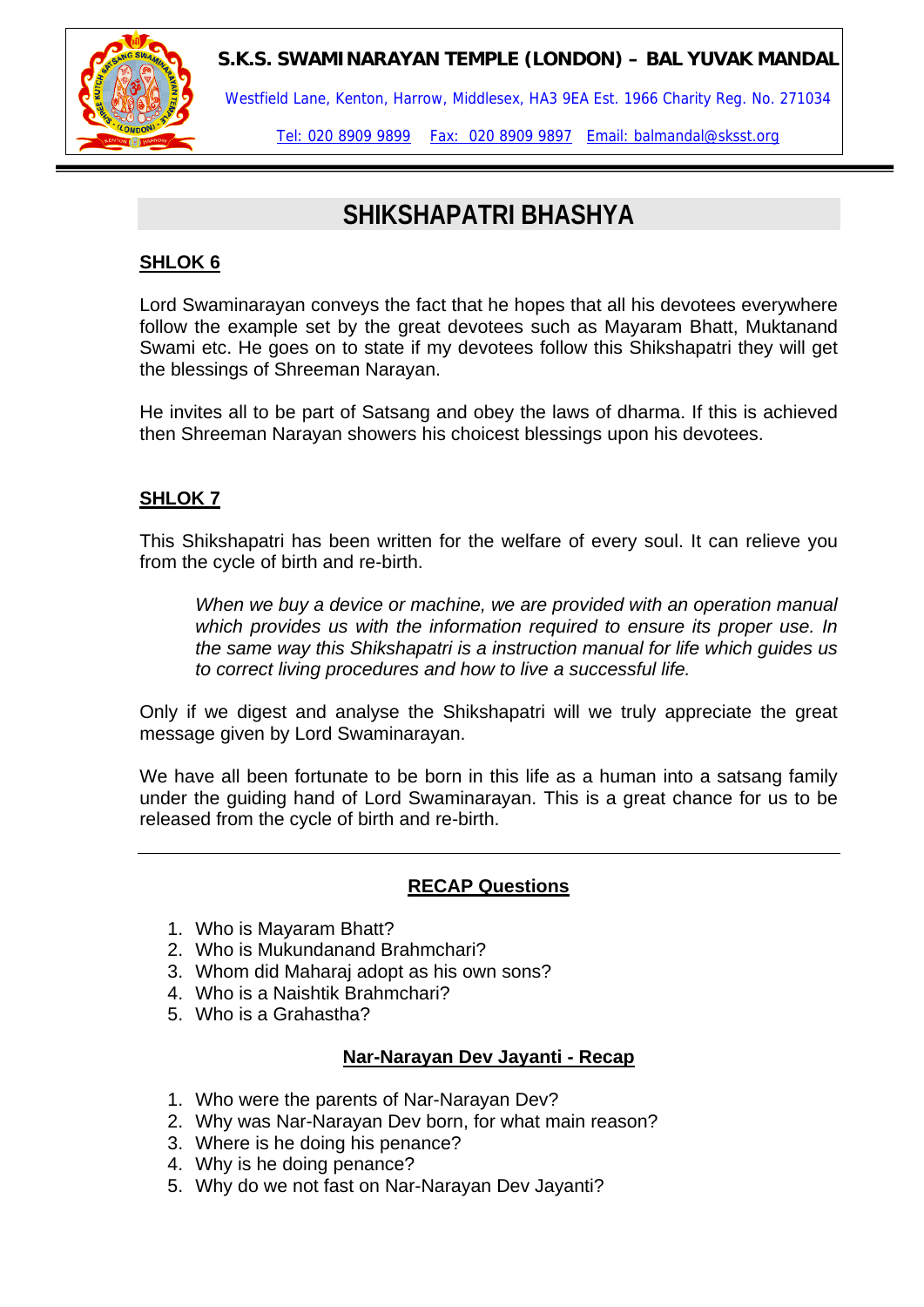

Westfield Lane, Kenton, Harrow, Middlesex, HA3 9EA Est. 1966 Charity Reg. No. 271034

Tel: 020 8909 9899 Fax: 020 8909 9897 Email: balmandal@sksst.org

#### **SHIKSHAPATRI BHASHYA SHLOK 8 AND 9**

This shlok cannot be stressed enough and readers should pay great attention to these two shloks. The Lord here uses a IF - THEN - ELSE statement: -

**IF** my devotees observe the code of conduct (sadachara) set in the holy scriptures such as Shreemad Bhagwat Purana

**THEN** they will derive great happiness in this world and the life hereafter or **ELSE** they will undergo great suffering.

#### **What does it mean when referring to life hereafter?**

Shatanand Swami has explained that this happiness is beyond even the likes of Brahma and others. It is therefore our duty (Dharma) to follow this Shikshapatri. The one who desires Dharma (and thus salvation) should concentrate upon the YAMAS and NIYAMS. Shreemad Bhagwat Purana explains these YAMAS and NIYAMS for the betterment of ones self.

#### **Try and name the 12 YAMAS?**

- 1. **Ahimsa** Non-violence to all living things
- 2. **Satyam** Truth, honesty on action and speech
- 3. **Asteyam** Refrain from all criminal activity
- 4. **Asagno** Non-attachment
- 5. **Hrir** Modesty, humbleness, simplicity
- 6. **Asarchaiyaha** Does not accumulate wealth
- 7. **Astikyam** Deep faith and belief in god
- 8. **Brahmcharya** Control the senses of celibacy
- 9. **Maunam** Vow of silence
- 10. **Sthairyam** Stability and firmness of oneself
- 11. **Kshama** Forgiving
- 12. **Abheyam** Non-fearing

#### **Try and name the 12 NIYAMS?**

- 1. **Saucham** cleanliness and purity of mind, body and actions
- 2. **Japa** chanting god's name
- 3. **Tapo** penance, physical austerities
- 4. **Homaha** yagna
- 5. **Shraddha** faith in god
- 6. **Atithyam** Hospitable, welcoming all
- 7. **Madarchanam** devotion and worship to god
- 8. **Tirthatanam** performing pilgrimages
- 9. **Paratheya** desire for salvation
- 10. **Tushtira** satisfaction, contentment
- 11. **Svadhyaya** study of Vedas, Shastras
- 12. **Acharyasevanam** service to a guru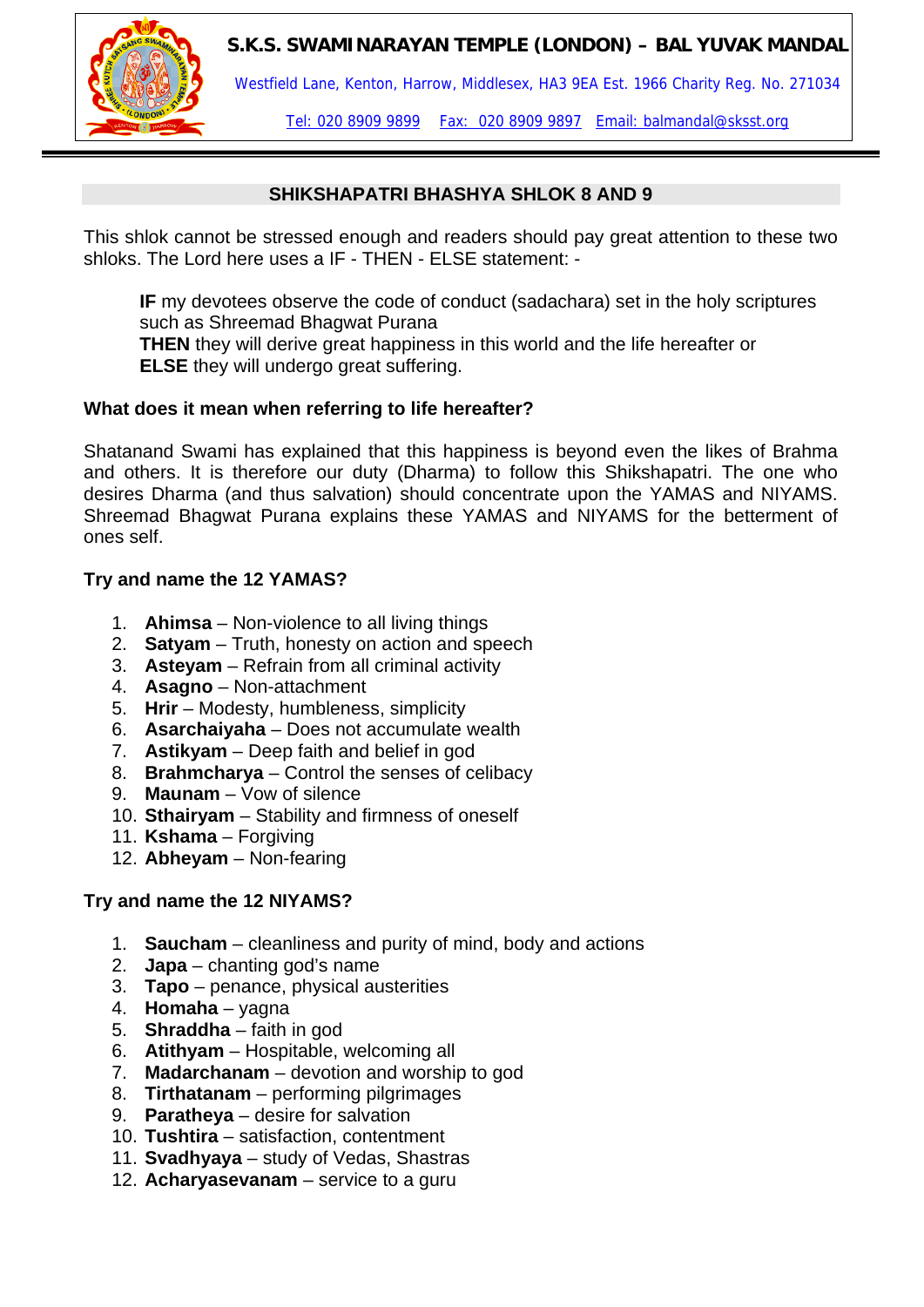

By following these YAMAS and NIYAMS a person is considered a sadachari and attains a desirable path to fulfilment. Prosperity in life will only occur in this life and the next through righteous conduct outlined in shastras. Only a fool believes that material wealth is the root of true happiness.

Rishi Yagnavalkya has said those who do not obey dharma and do not control their senses face downfall. This human form comes along very rarely and time is very short, we have less than 100 years to work towards banking a place in Akshardham. We should make the most of it or we will be forced into the cycle of birth and re-birth. Living in Kaliyug is a blessing in disguise as the different yugas hold different dharmas and the life expectancy varies.

In **Satya-yug** people live for 100,000 years, in **Treta-yug** 10,000, in **Dwapura-yug** 1000 years and in **Kali-yug** 100 years.

In Satya-yug to attain the heavens man is expected to perform great austerities and control their senses whereas in Kali-Yug we can attain the heavens by chanting the Lord's name. The Lord has made it very easy for us as we can attain god by doing bhakti and do not have to go to the forest to do penance. It is said in Satya-yug a person faces 1000 years of sickness and 100 years of fatal illness in the lead up to their death. With this in mind, we should count ourselves lucky we do not have to suffer this.

Which Holy scriptures should we obey? The Lord mentions Shreemad Bhagwat Puran but there are numerous scriptures that can be followed\*. During this day and age it is very difficult to read all the religious scriptures so the Lord has made it very easy for us by giving us this Shikshapatri. If it is followed we are guaranteed salvation, it is written in black and white, this is a promise by Maharaj himself. There is no scripture in the world where God makes a promise and has written it in black and white.

\***Name as many scriptures as you can which help us follow the correct code of conduct?**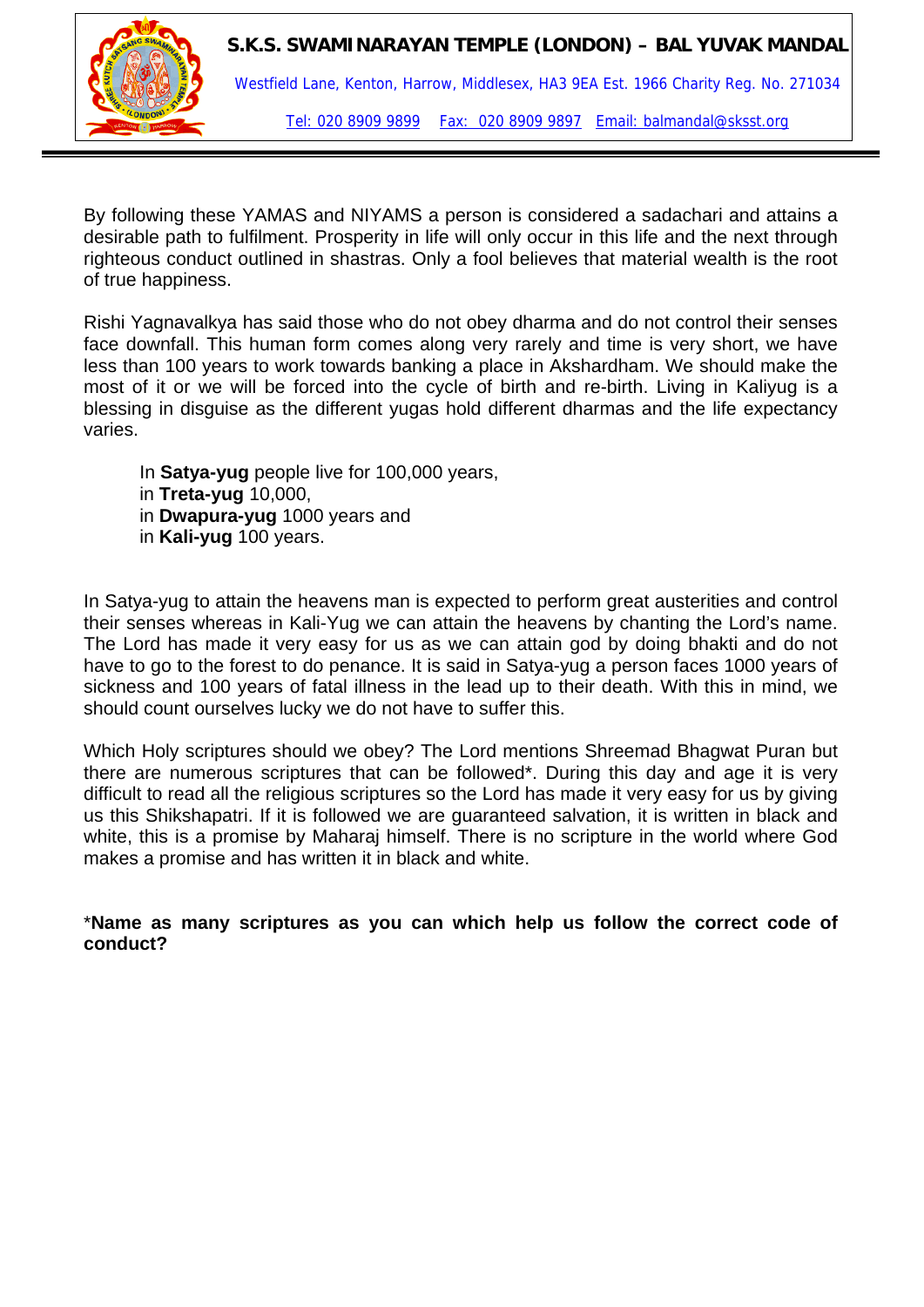



Westfield Lane, Kenton, Harrow, Middlesex, HA3 9EA Est. 1966 Charity Reg. No. 271034

Tel: 020 8909 9899 Fax: 020 8909 9897 Email: balmandal@sksst.org

## **SHIKSHAPATRI BHASHYA SHLOK 10**

**Hence, all my disciples shall love and follow the commandments of this Shikshapatri vigilantly and never violate them.** 

Shatanand Swami says; enthusiasm and unshaken chivalry reward a person with great happiness. Therefore we must all, with dedication consider and obey the laws of conduct in this Shikshapatri.

This Shloka concludes the introduction to the Shikshapatri. In this final Shloka, He asks that all his disciples love and cherish the Shikshapatri and to follow the commandments with great regard. We should all follow the Shikshapatri with the intention of pleasing the Lord because we genuinely want to.

We must never violate any of the commandments of the Shikshapatri. We must do our very best to uphold every single commandment. This Shikshapatri is the very incarnation of Lord Swaminarayan. To violate or disregard any one Shloka is to disregard Lord Swaminarayan himself.

*Now Lord Swaminarayan begins with the main body of the Shikshapatri. The first part of which is directed to all Satsangi's of all classes and castes. He begins Samanya (ordinary) Dharma duties by first and foremost glorifying the great Dharma of Ahimsa (non-violence).* 

## **SHIKSHAPATRI BHASHYA SHLOK 11**

#### **My disciples shall never kill intentionally any living creature, not even small insects such as lice or bugs.**

*From here on in Maharaj is stating what not to do and then he will go on to say what you should do.* 

The Smrutis say "NA HIMSYAT SARVABHUTANI" which means never kill any living creature how ever big or small. Ahimsa dharma is the biggest and the very root of Hindu dharma. It is said you can carry out prayaschit for unintentionally killing or harming a creature but there is no such prayaschit written for intentionally killing or harming a creature**\***. In the Yamdand Scripture Nishkulanand Swami has written, the jeev goes to 'Andhakupa Narak' for inflicting pain upon God's creatures. There he is forced to endure great pain from various animals, birds, snakes etc. as they bite and torment him. Ahimsa is indeed a great pillar of our Sanatan Hindu Dharma that should be accepted by all.

**\*** One should seek advice from a saint regarding prayaschit, as they will specify which course of action to take.

## **Questions:**

What is Prayaschit? What is the reason for stating all the "Do not's" first followed by the "do's"?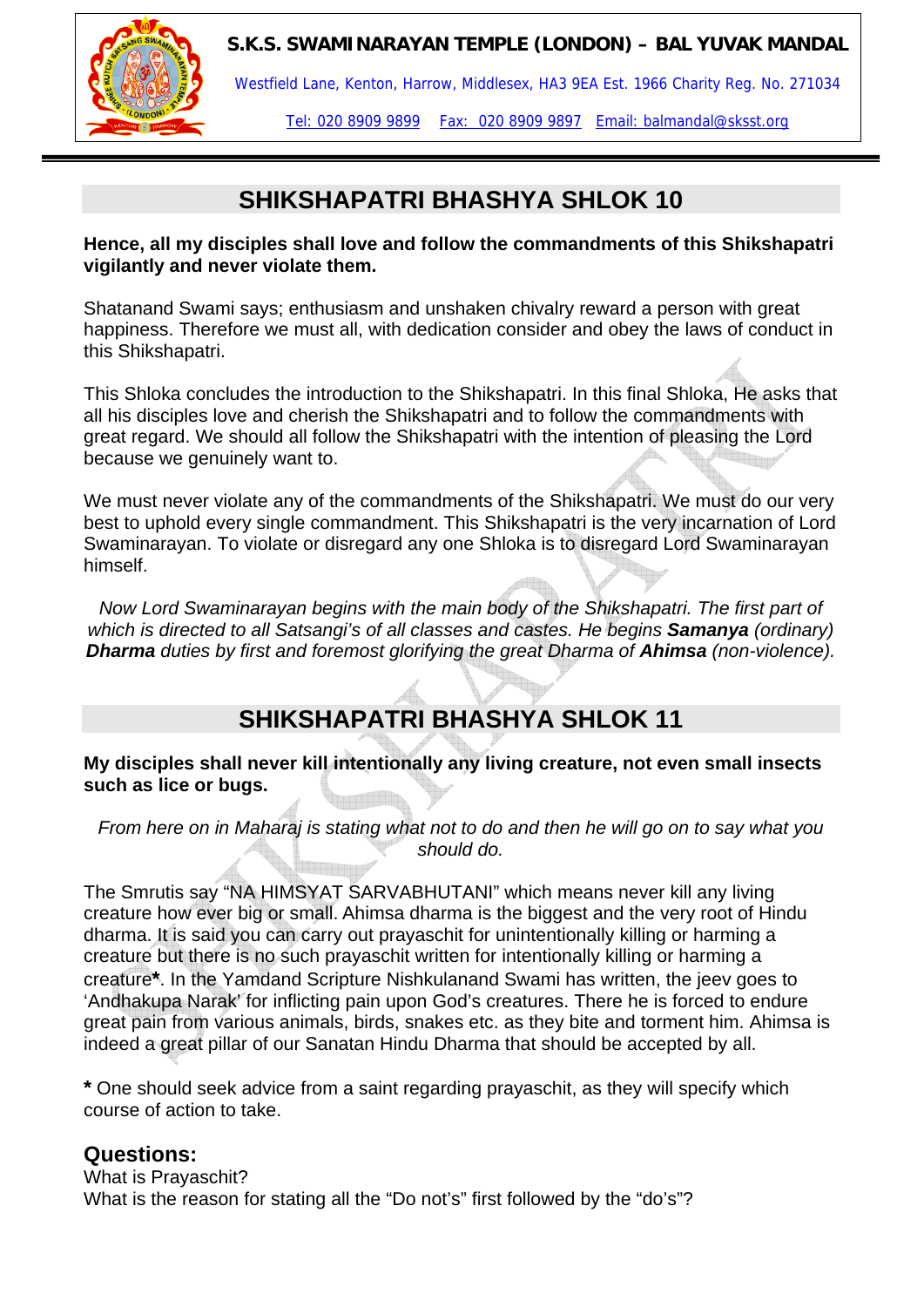

Westfield Lane, Kenton, Harrow, Middlesex, HA3 9EA Est. 1966 Charity Reg. No. 271034

Tel: 020 8909 9899 Fax: 020 8909 9897 Email: balmandal@sksst.org

## **SHIKSHAPATRI BHASHYA SHLOK 12 AND 13**

#### *No creatures such as goats and cows shall be killed even for offering as a sacrifice to deities or ancestors, because non-violence is the highest of all Dharma, as stated in the Shastras. ║12║*

- This Shlok builds on the idea of Ahimsa (non-violence). **Recap quickly on what this is.**
- Shastras use the word "Aaj" when talking about materials used in sacrifices. This means more than 3 year old rice which is unsuitable for cooking. Kusangis (nonsatsangis) have often mistaken this to mean goat.
- Proof can be found in the Story of King Upreecharvasu (pronounced oop-reach-arvasu). The King performed many non-violent Yagnas and was rewarded with the ability to ride freely to Indralok (Indra – King of Demi Gods, Lok – His abode (kingdom). He became good friends with Indra; one day while in Indralok, King Upreecharvasu was asked to give his opinion on something. Indra was planning on sacrificing goats and was arguing with the Rishis who said that the Shastras forbade this. When they asked the King his opinion he favoured Indra so as not to lose his position in Indralok. As soon as he said that both yagnas were permitted he immediately fell down to earth and was ripped of his rewards from his non-violent yagnas. (Reference: Vayu Puran) **What is the moral of this story?**
- A further illustration is that of King Barshi who occupied the whole world for violent yagnas, yet he desired more land. Naradji **(Who is Naradji?)** wanted to show him the fruits of such yagnas, so he put the King in a state of samadhi (A deep meditation state when your body becomes a vegetable; you hear, see or feel nothing in the material world). Within samadhi the King was shown Yampuri (hell) where were many animals waiting with axes to slaughter him again and again. (Reference: Mudak Upanishad) **What is the moral of this story?**
- **Refer back to previous shlok regarding insects and the equality of the soul, despite the difference in its outer garments (i.e. body).**
- A vow of non-violence gives you the fruits of thousands of yagnas without having to perform them.
- **Discussion** Is there a difference between those who eat meat, those who slaughter it for others (farms), those who sell it (superstores, the cashiers)? **Ultimately your answer should be no, everyone receives equal punishment from the people who slaughter to those who sell and eat the meat**.